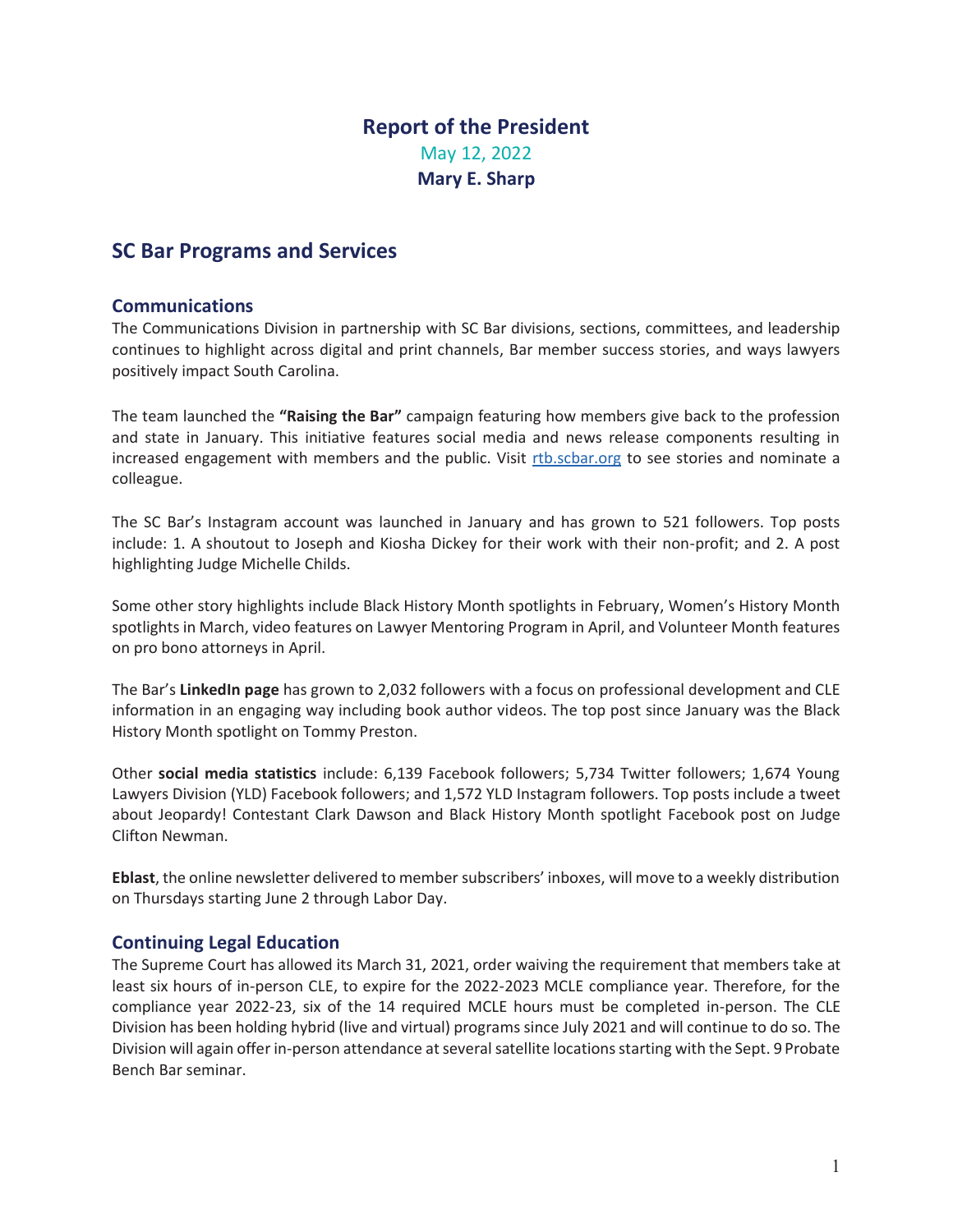During the period January-April, the Division offered 25 live and live webcast seminars, and added 36 ondemand programs. Currently, the Division offers 618 on-demand programs covering more than 50 practice areas and ranging in duration from 30 minutes to 6 hours.

On February 25, the Division hosted the documentary movie "A Crime on the Bayou" along with a CLE discussion. The program was led by noted SC Civil Rights attorney Armand Derfner and Charleston School of Law Professor Debra Gammons. The free program was co-sponsored by the Bar's Diversity Committee, Civil Rights Section, and the Burnette Shutt McDaniel Law Firm.

The Division has also continued its important partnerships with Bar sections, committees and divisions, as well as with organizations such as the South Carolina Administrative and Regulatory Law Association, the American Board of Trial Advocates, the American Academy of Trial Lawyers, the American Academy of Matrimonial Lawyers, the South Carolina Association of Criminal Defense Lawyers, the Federal Bar Association, the South Carolina State Guard, and the American Bar Association Judicial Division to present significant CLE programming.

The CLE Big Ticket continues to gain momentum as more Bar members recognize the value of a one-year subscription with virtually unlimited access to the Bar's CLE programs at a price that is less than that for two full-day seminars. Currently, there are more than 685 subscribers to the Big Ticket.

The Division will continue to offer a wide variety of content featuring the best speakers and materials possible in live, live webcast, and on-demand options for maximum convenience to Bar members statewide.

The Division has hired three new employees: Katie Montgomery as Registration/Publications Coordinator, Shelby Sheldon as Publications Manager and Maggie Macklen as Publications/Administrative Coordinator.

### **CLE Publications**

The following titles were published from January – April:

- *The SC Consumer Protection Code 2021 Cumulative Supplement*
- *SC Family Law Mediation: A Guide for Attorneys and Mediators*

One title is currently at the printer, and four active formatting and editing projects are underway.

Book sales from events and vendor opportunities:

- Sales from the 2022 SC Bar Convention grossed approximately \$8,500.
- 2022 Greenville County Bar CLE grossed approximately \$2,700.

### **Convention**

The 2022 Convention was held January 20-23 at Greenville Hyatt Regency with 866 attendees (judges, attorneys, speakers, guests, and exhibitors) after COVID and weather-related cancelations and transfers to other CLE programs.

- 26 seminars (including an add on one-hour substance abuse/mental health program this year) with 160+ speakers, some of which were virtual.
- 31 Exhibitors; 27 Sponsors (corporate and law firm).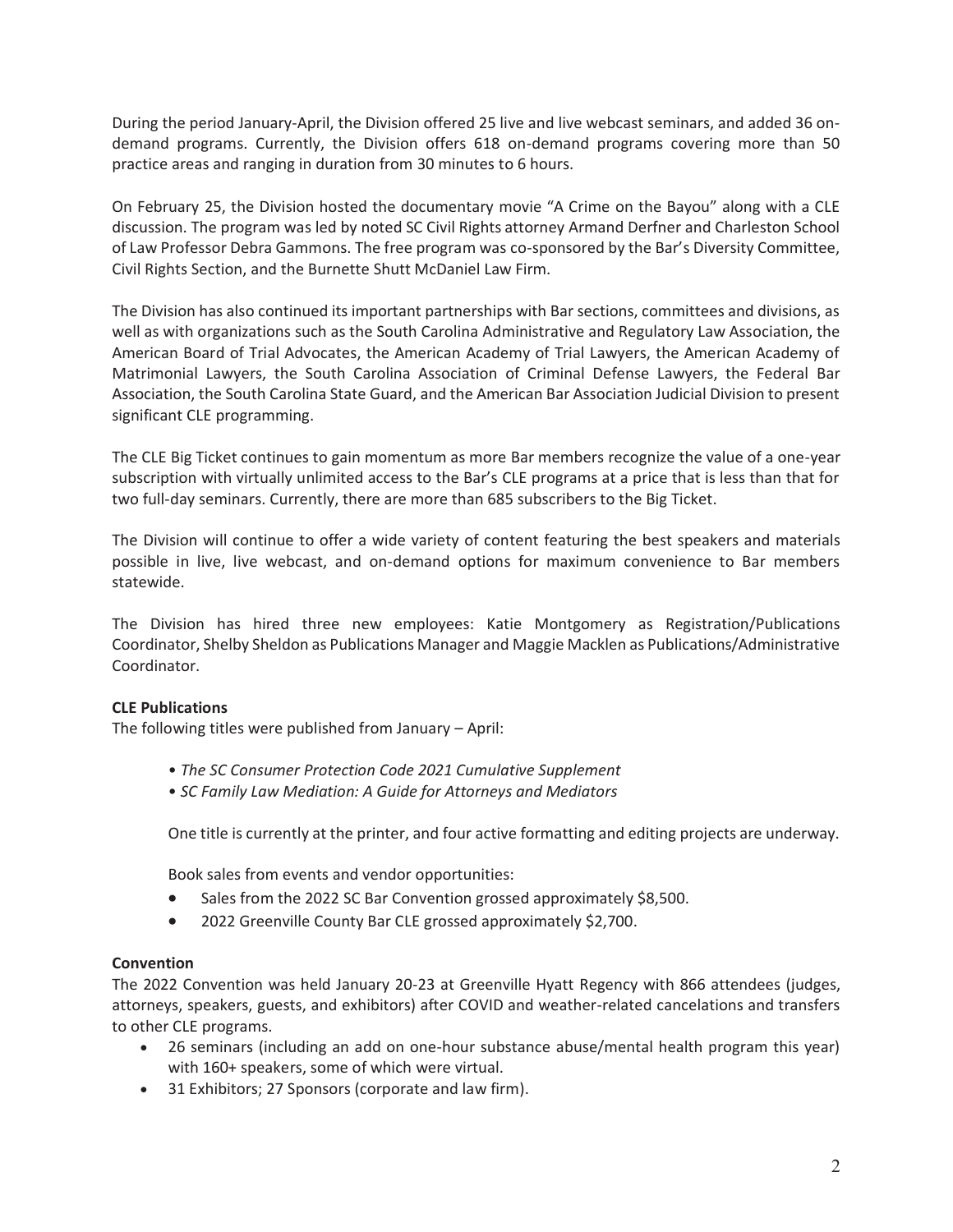The 2023 Convention will be January 19-22 at Columbia Metropolitan Convention Center.

- The Conventions Committee met March 25. Discussions included:
	- o CLE Seminar Election to Conduct Seminar forms are due to CLE staff by May 20.
	- o Sections/Committees are encouraged to include diverse speakers and ethics topics.
	- o Having a keynote speaker for the 2023 Convention.
	- o Future Convention dates and locations.

# **Government Affairs**

The Government Affairs Division continues to be active in State House matters, monitoring and advising on a variety of issues important to the legal community. It also serves as a resource for South Carolina's lawyer legislators. The legislative session began on January 11, 2022. While both House and Senate are meeting regularly on the floor, both Judiciary committees have been meeting less regularly until recently. House Ways and Means has passed a budget that included funding for the SC Law Institute at the USC School of Law which is being reconstituted to study and vet all the uniform law bills introduced in South Carolina. The Senate debated the budget on the floor the week of April 25.

The General Assembly conducted judicial elections on February 2. Justice Kaye Hearn was re-elected for a six-month term. Judge Bruce Williams was elected to serve as Chief Judge of the Court of Appeals. Judge Gary Hill was re-elected to another term on the Court of Appeals. New judges elected on Feb. 2 include Heath Taylor, 1<sup>st</sup> Circuit Circuit Court; Daniel Coble, 5<sup>th</sup> Circuit Circuit Court; Michael Murphy, 1<sup>st</sup> Circuit Family Court; Eugene Warr, 4<sup>th</sup> Circuit Family Court; Holly Wall, 12<sup>th</sup> Circuit Family Court and Melissa Frazer, 15<sup>th</sup> Circuit Family Court.

The Government Affairs division has announced that Marla Wood joined the Bar staff as the Membership Services Program Coordinator on February 16.

The House of Representatives is up for election this year. Primary elections will be held on June 14. Speaker James H. "Jay" Lucas from Hartsville has announced he will not run again as has Rep. Russell Fry of Myrtle Beach. Rep. Murrell Smith was elected as Speaker of the House on April 28.

# **Lawyers Helping Lawyers**

Beth Padgett spoke on a panel at the 14th Annual Law and Society Symposium at the Charleston School of Law in February.

Outreach coordinator Michael Abro has presented 10 CLEs since January. She has presented a lecture on vicarious trauma and a presentation on the Character and Fitness process with Beth Padgett for Judge Harrington's Externship class at Charleston School of Law.

Michael Abro coordinated Mental Health First Aid workshops at four locations across the state, including Charleston School of Law. There is one scheduled for August at the USC School of Law and Charleston School of Law.

Beth Padgett completed the Mindfulness Stress Management series at Charleston School of Law, offering classes on each Monday in February. The series was well-attended.

Beth and Michael developed a Stress and Burnout Engagement Group curriculum for use in various legal environments across the state. The first group is in process at CSOL. Michael is leading the group for the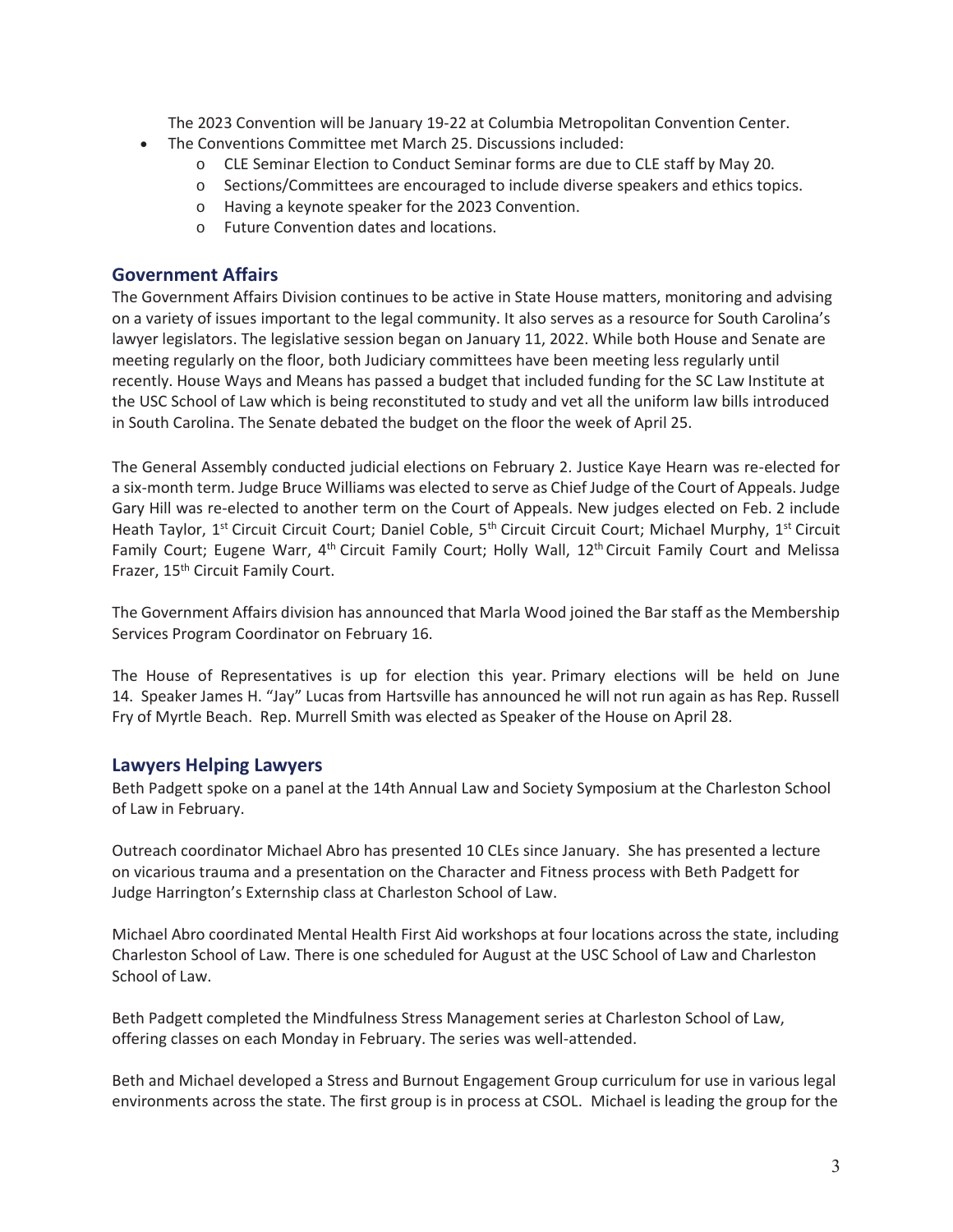first eight weekly sessions and will turn it over to student leaders once those sessions are completed. Beth and Michael will continue to be available for any assistance as needed. The sessions have been well-attended, and feedback has been positive. Two students have taken over lead of the group and are doing well.

Beth kept office hours at both law schools during spring semester for those who need referrals, support, or assistance with Character and Fitness reviews.

William Koontz, a rising 3L at USC Law School, has begun an internship with LHL.

New clients for Character and Fitness have begun coming during the month of April.

LHL is currently interviewing to fill its first administrative position.

### **Law Related Education Division**

The SC Bar's Law Related Education (LRE) is a service arm of the Bar that, since the mid-1980s, has provided teachers, school resource officers, juvenile justice personnel, and lawyers with resources, materials, and technical assistance to teach law and citizenship education. Director Cynthia H. Cothran along with Manager Donald Lanier and Coordinator Marian Kirk carry out the statewide programs and since last May have organized the following programs:

**In General:** The LRE Division updated the virtual Mock Trial competitions with improvements for a second year of implementation. As a result, detailed virtual rules were updated; online forms were enhanced; and Zoom trainings continued for Virtual Room Hosts, teachers, and judges. While virtual participation was lower than normal, 48 schools participated in the virtual Mock Trials and 9 schools participated in the *We the People* competition. In addition to adapting the Mock Trial program to be performed virtually for a second year, the LRE staff updated a portion of the Mock Trial Coaches' Manual.

**Middle School Mock Trial:** The virtual competition was held in November with 14 teams competing. The 2021 Regional Winner was J.E.T. Middle School in Edgefield County and the first runner-up was Dent Middle School. There were 65 volunteer judges and 16 attorney coaches.

**High School Mock Trial:** Three regional competitions were held virtually with 34 teams. Twelve teams were announced as advancing to the second virtual state competition. Strom Thurmond High School won their ninth state championship title, and Carolina Forest High School won first runner-up for a second year in a row. There were 191 volunteers and 59 attorney coaches. Strom Thurmond High School will be formally presented with their awards and the Westbrook Traveling cup on May 16.

**We the People: The Citizen and the Constitution:** Nine schools competed in the second virtual competition in December 2021. Donald assisted several states as they prepared for their virtual *We the People* competitions. River Bluff High School won its fifth State Championship title. However, the team elected not to participate in the National Finals in April 2022, due to the challenges of competing virtually. The first runner-up was Wilson Hall. The Middle School State champion was Palmetto Academy of Myrtle Beach for a second year in a row and the first runner-up was Southeast Middle School.

**SC Supreme Court Institute for Teachers**: The 2022 SC Supreme Court for Teachers Institute, usually held in the summer, was cancelled again this year due to a rise in COVID-19 numbers at the time the decision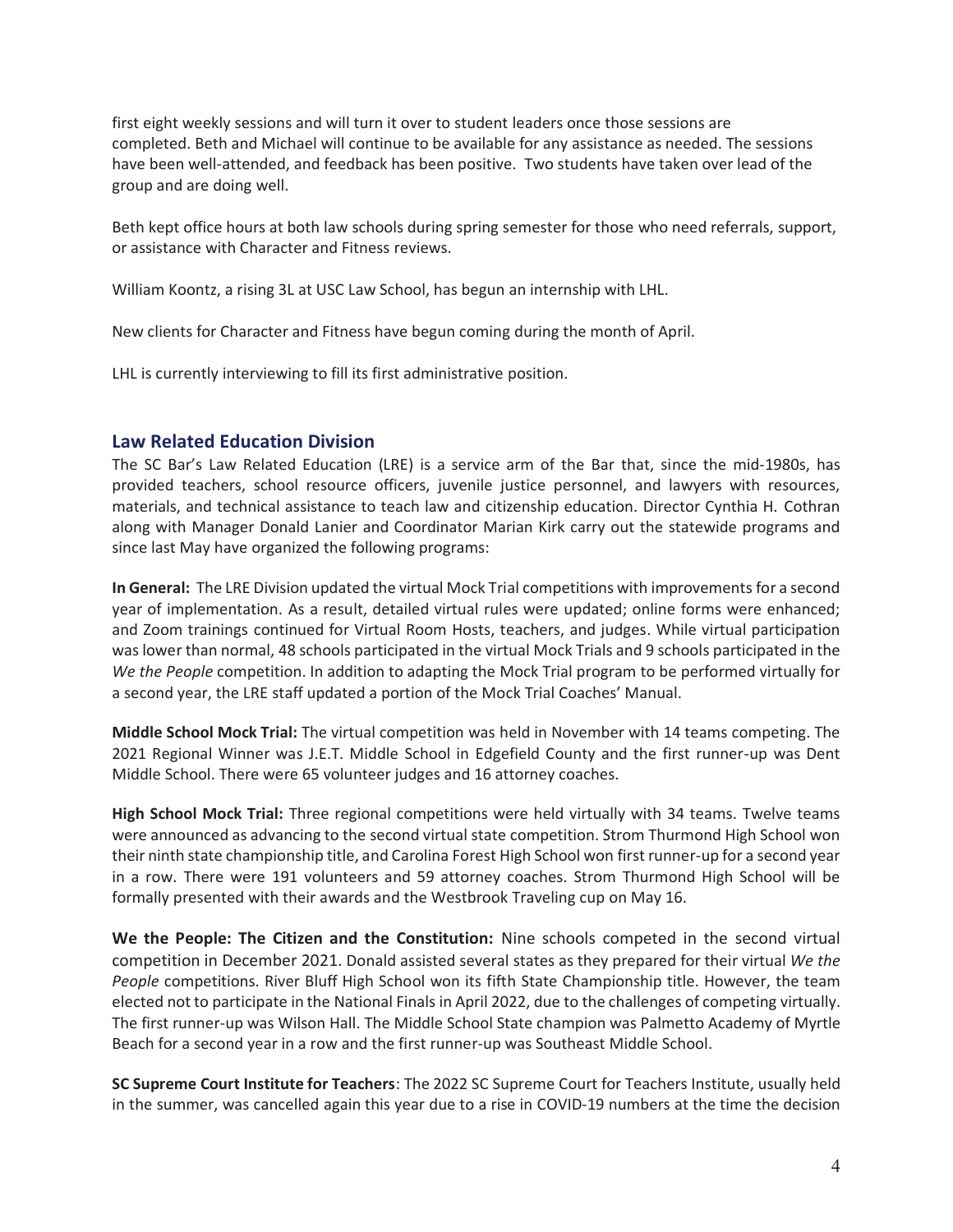needed to be made for the 2022 Institute. LRE and the Supreme Court Liaison, Jason Bobertz, plan to work on a new model for the Institute to implement in-person for 2023.

**Awards and Scholarships:** The LRE Awards Committee met in April. Eight Mock Trial Scholarships and one *We the People* Scholarship was awarded. In addition to scholarships the following awards were presented:

LRE High School Teacher of the Year: Chuck Nicholas – Bob Jones Academy LRE Lawyer of the Year: Margaret "Peg" Fox LRE Citizen of the Year: Dr. Joseph Stewart LRE Legacy Award: Georgia Holley and Laurie Humphrey

LRE Middle School Teacher of the Year: Preston Pearman – Blythewood Middle

**Trainings:** The Division hosted webinar trainings for Mock Trial. Virtual School Resource Officer trainings were conducted at the SC Criminal Justice Academy's studio for virtual attendance.

# **Media and IT Services**

- Webcast/Broadcast/Provide A/V support for 20 plus CLE seminars including the 2022 SC Bar Convention, Memory Hold the Door, Hilton Head County Bar CLE, and American Board of Trial Advocates
- Taped/edited Mentoring videos
- Taped/edited over 20 videos highlighting new publications
- Helped YLD Youth Protection program by streaming Zoom interface to schools
- Met with Peach (our third-party streaming/OnDemand partner) about ways to post OnDemand programs faster
- Continued to monitor and update all Bar systems and applications

# **Membership Services**

**Leadership Academy –** Fourteen graduates will be recognized at the May House of Delegates meeting.

There have been 73 new SC Bar admittees since January, and the first in-person swearing in ceremony in two years will be held on May 16.

The Board of Governors sponsored local bar meetings in Edgefield and Laurens. Another is planned for Conway in September.

House of Delegates – Delegates from Odd Circuits and Out-of-State Delegates have been elected for the new fiscal year beginning July 1.

The **Memory Hold the Door** ceremony was held on April 8 at the USC School of Law. The Committee honored 12 Bar members. Bios and photos can be viewed on the Bar website and in the May *SC Lawyer* magazine.

 **iCIvics** – Lawyers are visiting schools in Columbia and Charleston on May 5.

Membership Services staff has overseen some building repairs and procured estimates for several necessary capital improvements.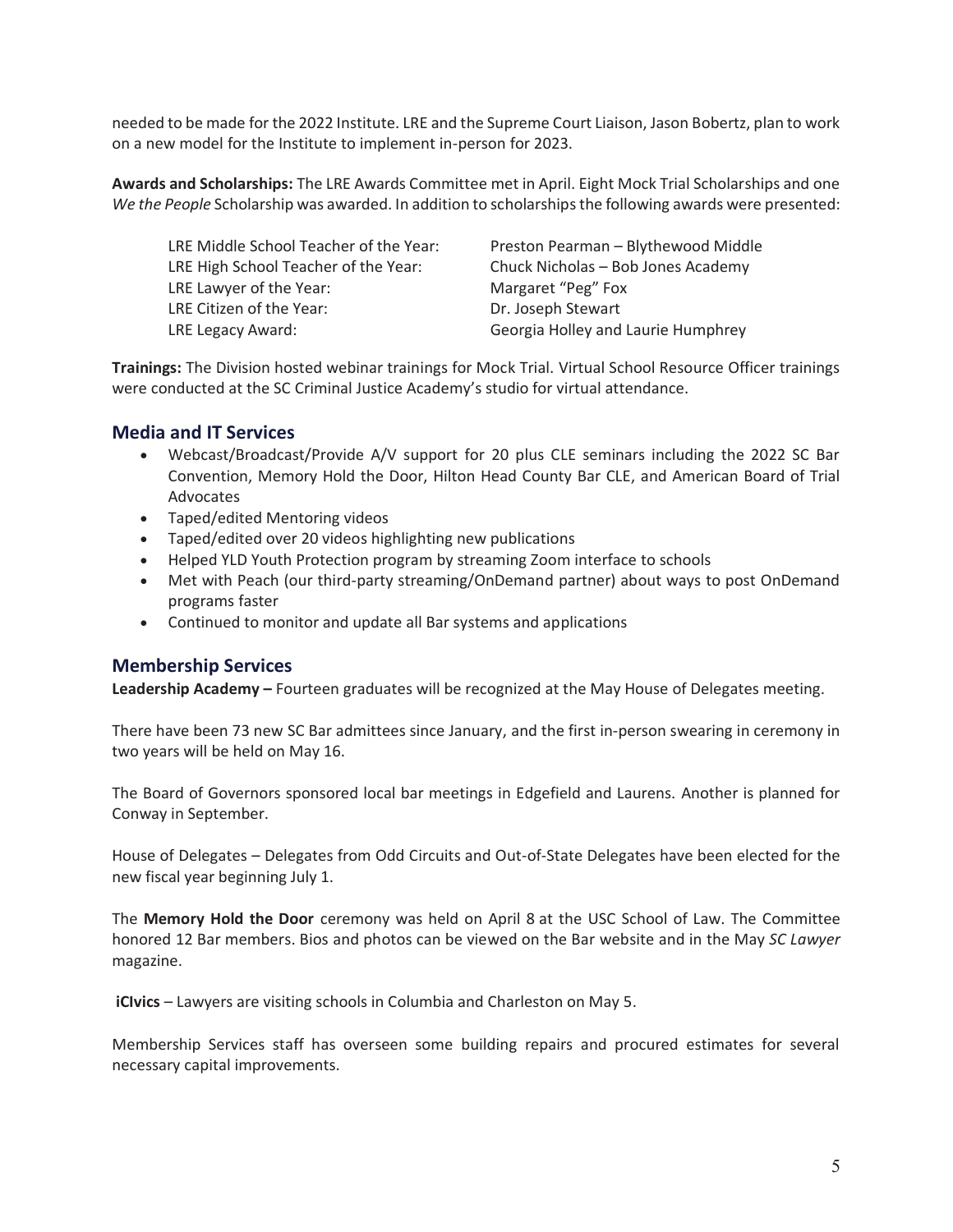**Paralegal Certification Program** – There are currently 78 SC Certified Paralegals. The Board for Paralegal Certification has met with the Access to Justice Commission and the Court and is working on proposals for expanded roles.

Membership Services Staff assisted with the reception honoring Chief Judge H Bruce Williams following his investiture on May 4.

Membership Services Director serves as Chair of the Scholarship Committee of the National Association of Bar Executives and the YLD and Diversity Coordinator serves as its Chair of the Diversity Committee.

# **Practice Management Assistance Program**

PMAP Director Courtney Troutman assisted lawyers with practice management related questions, including opening and closing a practice, succession planning and retirement, assisting family and other lawyers in situation where a lawyer died, partnership dissolutions, choosing and using law office technology, internet fraud, insurance, trust accounting, internet marketing, and more through Zoom, phone, and email. The director planned a SA/MH CLE held February 21 and began planning a full day tech and practice management CLE for the Solo and Small Firm Section. The director authored the Bar Bytes column, solicited other authors, and edited contributions for Bar Bytes. The director continued to moderate the Solo and Small Firm listserv. The director continued work on the ABA Law Practice Division's Ethics and Professionalism committee including a project for succession planning education.

Numerous free law office specific management or technology webinars were posted on the PMAP Webinars page. The PMAP assistant oversaw large Bar Book Exchange donations of used law books and assisted with numerous research projects for PMAP, drafted and shared regular tips for e-Blast and Twitter and managed the Lending Library. The PMAP team took part in twice monthly virtual technology product demonstrations from vendors and Practice Management Advisors of North America meetings, and attended a number of virtual CLEs, including ABA TECHSHOW.

**Fastcase** – PMAP staff answered member questions, provided Fastcase tips through social media and training webinars, worked with Communications staff to promote Fastcase to members, and coordinated with Fastcase on quality control and marketing.

# **Pro Bono Program**

### **COVID-19 Pro Bono Hotline**

The COVID-19 Pro Bono Hotline was deactivated. Nearly 1,000 messages were left on the hotline since it went live in April 2020. The calls were returned by Pro Bono Program staff and USC School of Law students. Assistance was provided to many of the callers by Pro Bono Program volunteers and South Carolina Legal Services staff.

### **Palmetto Volunteer Lawyer Project**

The Palmetto Volunteer Lawyer Project continues to be available for Bar members to review available pro bono cases online. Currently, the Pro Bono Program, Charleston Pro Bono Legal Services, Root & Rebound SC, South Carolina Coalition Against Domestic Violence and Sexual Assault (SCCADVASA) and the Midlands Fatherhood Coalition post cases on the site. By partnering with organizations around the state, the Palmetto Volunteer Lawyer Project brings attention to the organizations and their needs for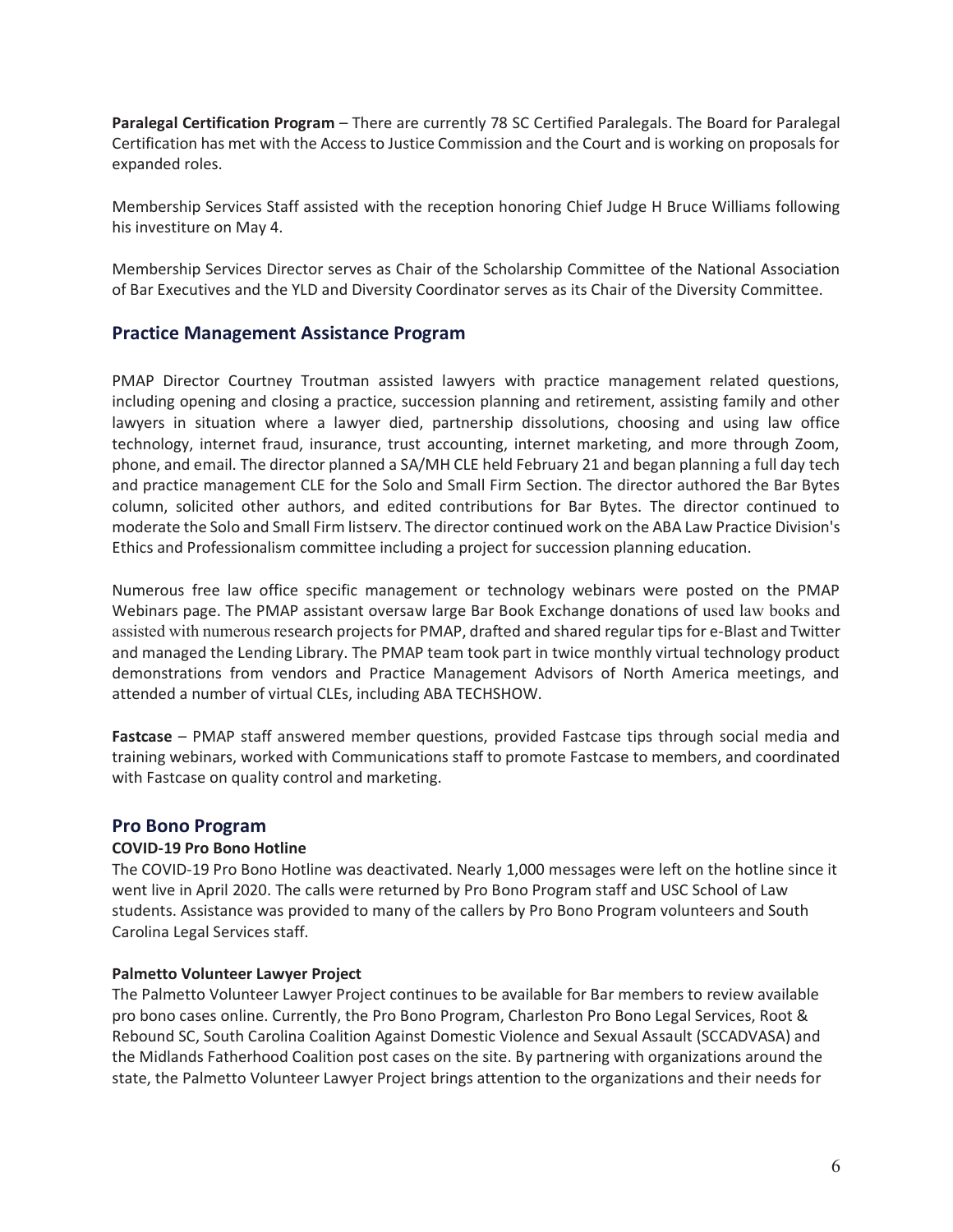pro bono attorneys and provides a wide selection of pro bono opportunities to Bar members.

The Palmetto Volunteer Lawyer Project does not require registration, a username, or a password. Instead, available cases can be viewed by simply going to the Pro Bono Program page on the Bar website. In addition, available cases can be "embedded" on other websites. For instance, Greenville cases are currently embedded on the Greenville Bar website and Charleston Pro Bono Legal Services cases are embedded on their website. The Family Law Section and the Probate, Estate Planning and Trust Section will be entertaining requests by the Pro Bono Program to have available cases in those practice areas embedded on their section pages. This will increase opportunities for Bar members to view available cases.

### **Pro Bono Calls/Referrals**

The Pro Bono Program has seen a significant increase in the number of calls received. The average number has increased from 300 calls to 375 per month. In 2021, South Carolina Bar members accepted referral of approximately 64 pro bono cases.

### **South Carolina Supreme Court Honor Roll**

The SC Supreme Court published the 2021 Pro Bono Honor Roll with 322 names of SC Bar members. The Bar in partnership with the Supreme Court issued a joint news release about the honor roll in February 2021 that resulted in coverage across the state.

### **Wills Clinics**

The Pro Bono Program continues to partner with the USC School of Law Pro Bono Program to provide wills and powers of attorney for indigent citizens around the state by way of the Palmetto Leader bus. Clinics have been held in Union and Kingstree and one will be held in Barnwell in May. Not only has the bus allowed for further outreach to clients, but it has also allowed SC Bar members in these locations an opportunity to provide pro bono legal assistance.

### **South Carolina Free Legal Answers**

The SC Free Legal Answers website continues to see heavy traffic from South Carolinians seeking answers to civil legal questions. We have resumed having Free Legal Answers Blitzes with the USC School of Law students and had one with the Lexington County Bar Association. The American Bar Association recognized 5 individual attorneys and 2 law firms for answering 50 or more questions on Free Legal Answers in 2021. Those attorneys and firms received certificates and digital badges and have also been recognized by the Bar's Communications Division during Volunteer Appreciation Month.

#### **Family Court Summit**

The Family Court Summit on self-represented litigants was held on March 18, 2022. Chief Justice Beatty designated a family court judge from each circuit to attend and clerks of court or their staff from most counties were present. Representatives from many organizations around the state that provide assistance in family court matters were also in attendance. There was great discussion about challenges the judges and clerks are facing with self-represented litigants and many good ideas exchanged about how to make the process more efficient. A report is being prepared for submission to Chief Justice Beatty. The Chief Justice has already taken steps to address some of the issues raised. Participants suggested several changes to forms and to the SRL divorce packet. The Chief Justice has reached out to the family court judges and clerks in attendance and asked them to submit proposed changes to the forms. Another issue that was raised by the clerks is the difficulty in determining what constitutes legal advice when speaking with self-represented litigants. The Chief Justice has asked Court Administration to look at manuals from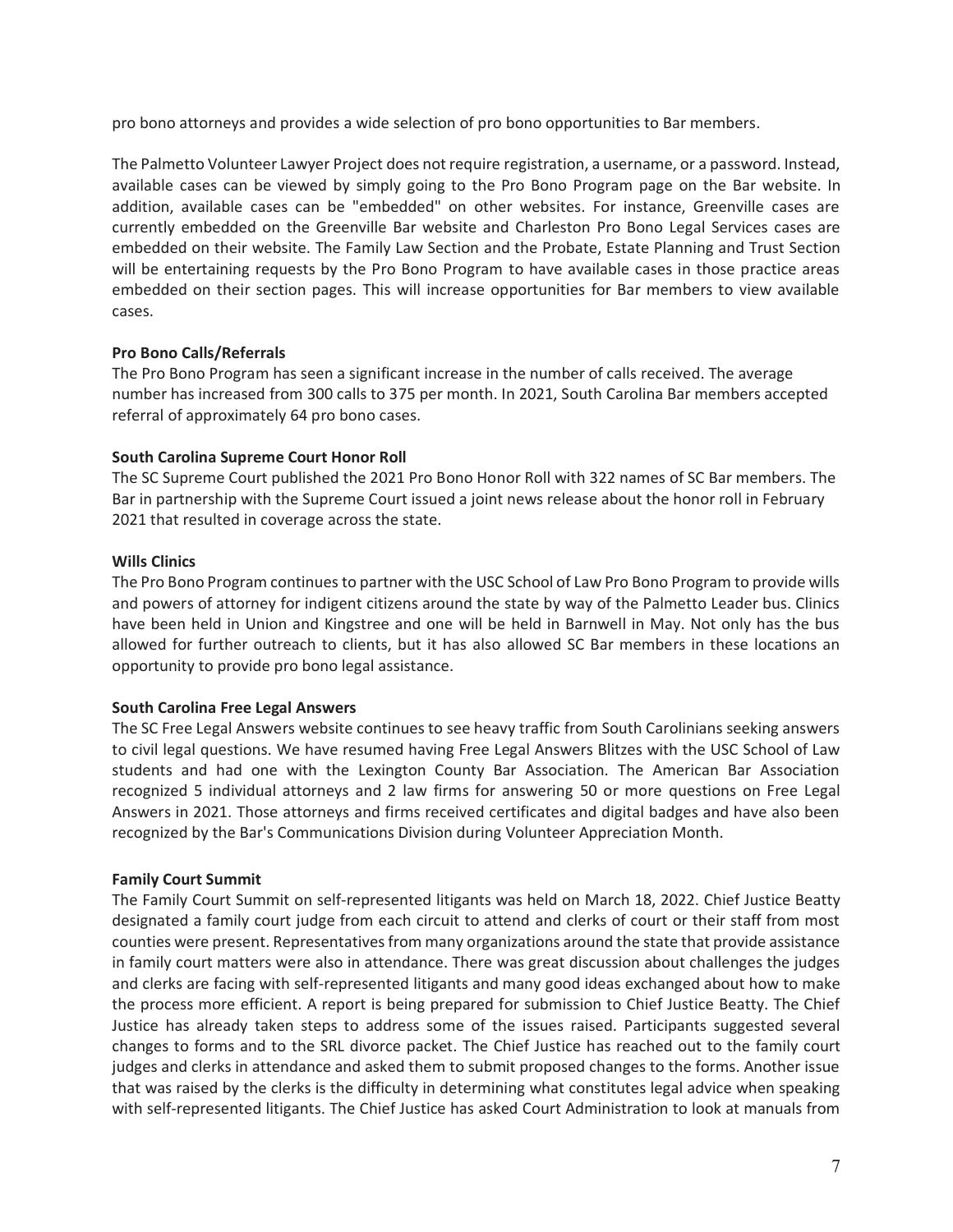other states to determine what guidance can be provided to clerks of court to distinguish between legal information and legal advice. Efforts will continue to be made to implement many of the suggestions made at the summit.

# **Public Services**

The Bar offers a variety of free, public programs designed to connect volunteer attorneys with their communities. Cindy Coker leads this division, which in addition to the Pro Bono Program, includes clinics, the Law School for Non-Lawyers programs, the Client Assistance Program, the Resolution of Fee Disputes Board, the Lawyers' Fund for Client Protection Program, and the Lawyer Referral Service.

**Law School for Non-Lawyers** – Florence, Darlington and Orangeburg Calhoun Technical College cancelled their sessions due to low enrollment. Piedmont Technical College moved forward with a small class. The staff is currently scheduling for the fall for sessions at Aiken Technical College, Horry Georgetown Technical College, York Technical College, Tri-County Technical College, and Greenville Technical College.

**A total of 78 free, educational legal clinics** are currently scheduled for the fall. All are scheduled for libraries in Horry, Kershaw, Marion, Lexington, Charleston, Florence, Dorchester, and Berkeley counties. Staff is currently recruiting speakers.

The **Resolution of Fee Disputes Board** currently has 83 cases pending. Stephen Cox is the new chair for the 16<sup>th</sup> circuit. Sonny Barnes is retiring as the chair of the 12<sup>th</sup> circuit. Petition for rules changes is before the Supreme Court.

The **Lawyers' Fund for Client Protection Program** currently has 74 pending claims. Staff continue to work on revisions to the procedural rules and Rule 411.

Public Services staff are working with Jeremy Frazier to identify a software that will allow the Client Assistance Program, the Resolution of Fee Disputes Board and Lawyers Fund for Client Protection Program to keep a central database of claims/complaints. A potential program has been identified and is in a testing phase.

The **Lawyer Referral Service** – Jane Manion retired as LRS operator April 29. Barbara Areheart has been hired as the new LRS Operator. Staff worked with IT to move the initial application for membership on the service to a DocuSign format.

The Public Services Director presented training on advance directives for the staff at Saluda Nursing and Rehab Center. She continues to work with the Elder Law Committee on revisions to the Health Care Power of Attorney, living will and cremation statute. Proposals for revisions are expected to be presented to the House of Delegates in January 2023.

The Public Services Division shipped copies of the South Carolina Senior Citizens' Handbook to all probate courts in the state. It also distributed 100 cases of the handbook to the SC Department on Aging.

# **Risk Management and Mentoring Program**

The Ethics Hotline has received approximately 280 emails and calls since January 1.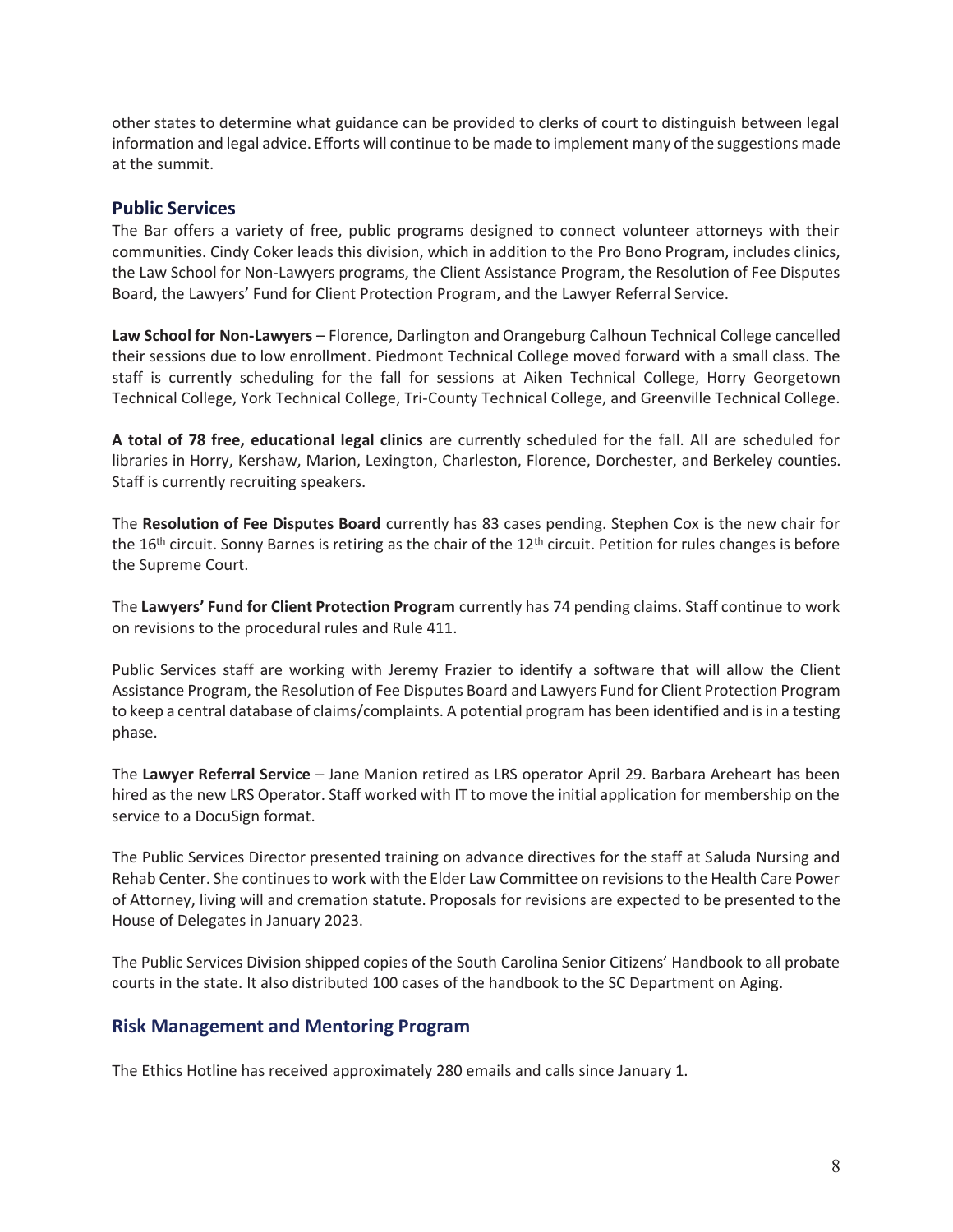Director Nichole Davis's presentations since January include:

- x *Tips on Keeping Your Trust Account in Order* Fidelity National Title
- x *Cultural Competence and Ethics* SC Commission on Prosecution Coordination
- *Why Mentoring is Essential to Leadership* SC Bar Leadership Academy
- x *Mentoring is a Tool for Success* The Coastal Inn of Court
- x *Back to Basics*: *An Ethics Overview* Rule 425 Mentoring Day Program

Nichole served as course planner for the half-day CLE "Fireworks and Flameouts: Strategies and Resources for When Things Get Real on the Practice of Law."

The Risk Management Division hired a new law clerk, DeKiah Baxter.

#### **Mentoring**

Active participation in the Lawyer Mentoring Program (LMP) has increased.

The LMP has a new logo.

The LMP hosted a Speed Mentoring Breakfast at Bar Convention and co-hosted a Speed Mentoring Breakfast at Charleston School of Law.

The LMP also hosted a Rule 425 Mentoring Day event at the SC Bar Conference Center. The program included an SC Free Legal Answers segment and an ethics CLE.

# **Committees, Divisions and Sections**

#### **Diversity Committee**

The committee will hold a joint event with the SC Chamber in Charleston on May 3. Its Pipeline Subcommittee organized and presented the Lawbound program at Columbia High School on April 22.

The committee met and heard a presentation regarding results from the SC Bar Membership Survey on April 26.

#### **Elder Law Committee**

The committee launched its monthly newsletter to stakeholders in the health, human services, and nonprofit sectors.

#### **Ethics Advisory Committee**

The committee has published three opinions so far this year. They can be found at www.scbar.org/ethics.

### **Judicial Independence and Impartiality Committee**

The committee continues to monitor news stories and commentaries, and meets monthly.

#### **In-House Counsel Committee**

The committee is partnering with the SC Chapter of the Association of Corporate Counsel for a networking event, and a directory of SC In-House Counsel is being compiled.